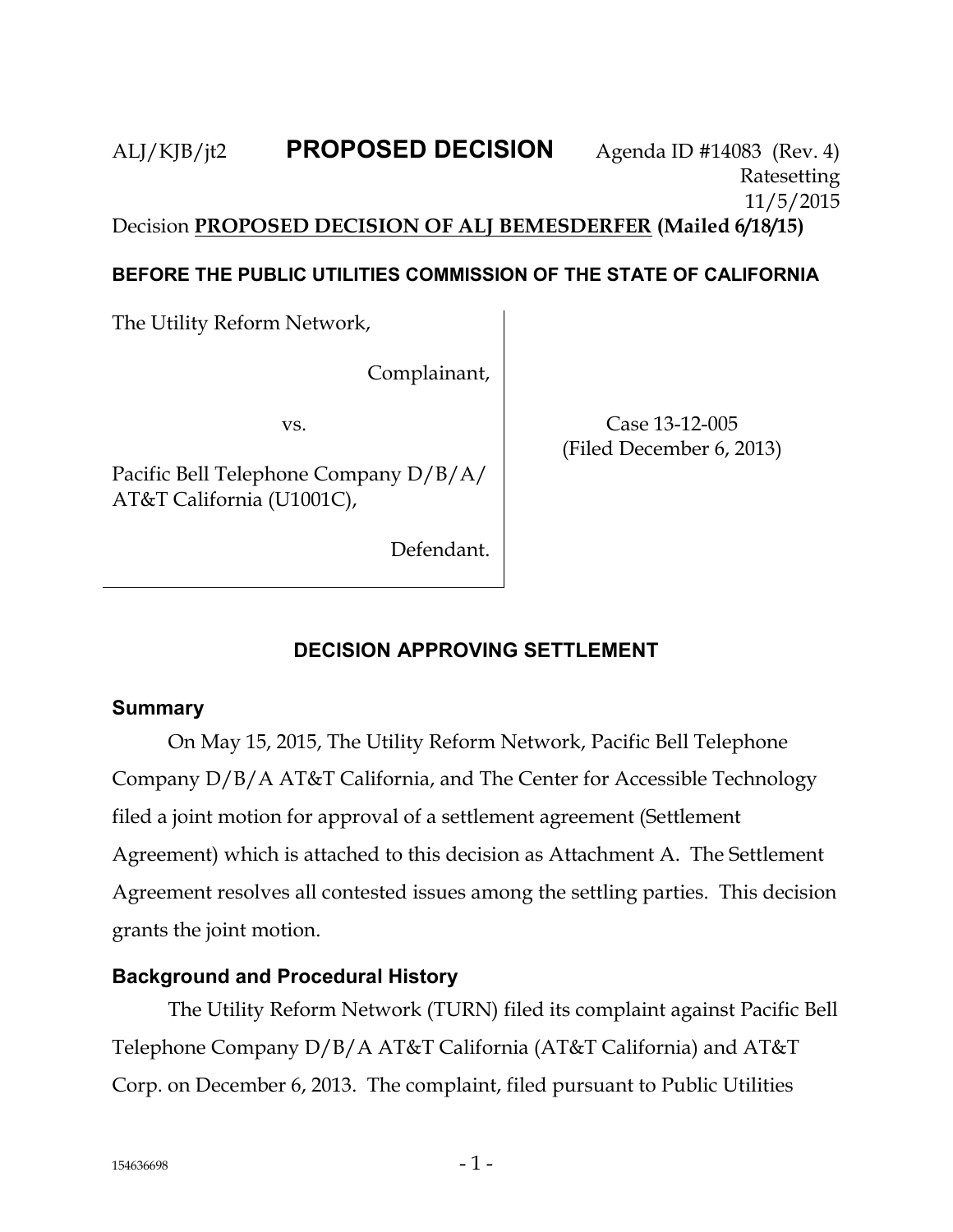Code Section 1702, alleged that AT&T California's rates for basic service, flat and measured, were not "just and reasonable." As relief sought in the complaint, TURN requested that the Commission reduce current rates for basic service as an interim measure, conduct an investigation to set rates at "just and reasonable" levels and conduct an industry-wide review of the status of competition in California. Defendants filed an answer and a motion to dismiss the complaint as to both of them on January 23, 2014. The presiding Administrative Law Judge (ALJ) granted the motion to dismiss as to AT&T Corp. only. On July 2, 2014, the assigned Commissioner issued a Scoping Memo and Ruling confirming an earlier ALJ ruling that TURN as the complainant bore the burden of proof.

AT&T California, TURN and The Center for Accessible Technology (CforAT) exchanged Opening Testimony on August 22, 2014 and Reply Testimony on October 3, 2014. After delays due to scheduling issues, the matter was set for evidentiary hearings beginning on April 6, 2015. On March 25, 2015, TURN advised the ALJ that it had reached a tentative settlement with AT&T California and requested that the ALJ vacate the hearing date. In accordance with Rule 12.1(b), TURN and AT&T California held an all-party telephonic settlement conference on Wednesday April 8, 2015. TURN, AT&T California and CforAT attended the settlement conference. Of the other entities granted party status in the proceeding, The Greenlining Institute (Greenlining) and the Commission's Office of Ratepayer Advocates (ORA) notified the settling parties that they would not join in the settlement. On May 19, 2015 the Consumer Federation of California (CFC) filed a motion in support of the settlement. On May 26, 2015, ORA filed a response in opposition to the settlement.

- 2 -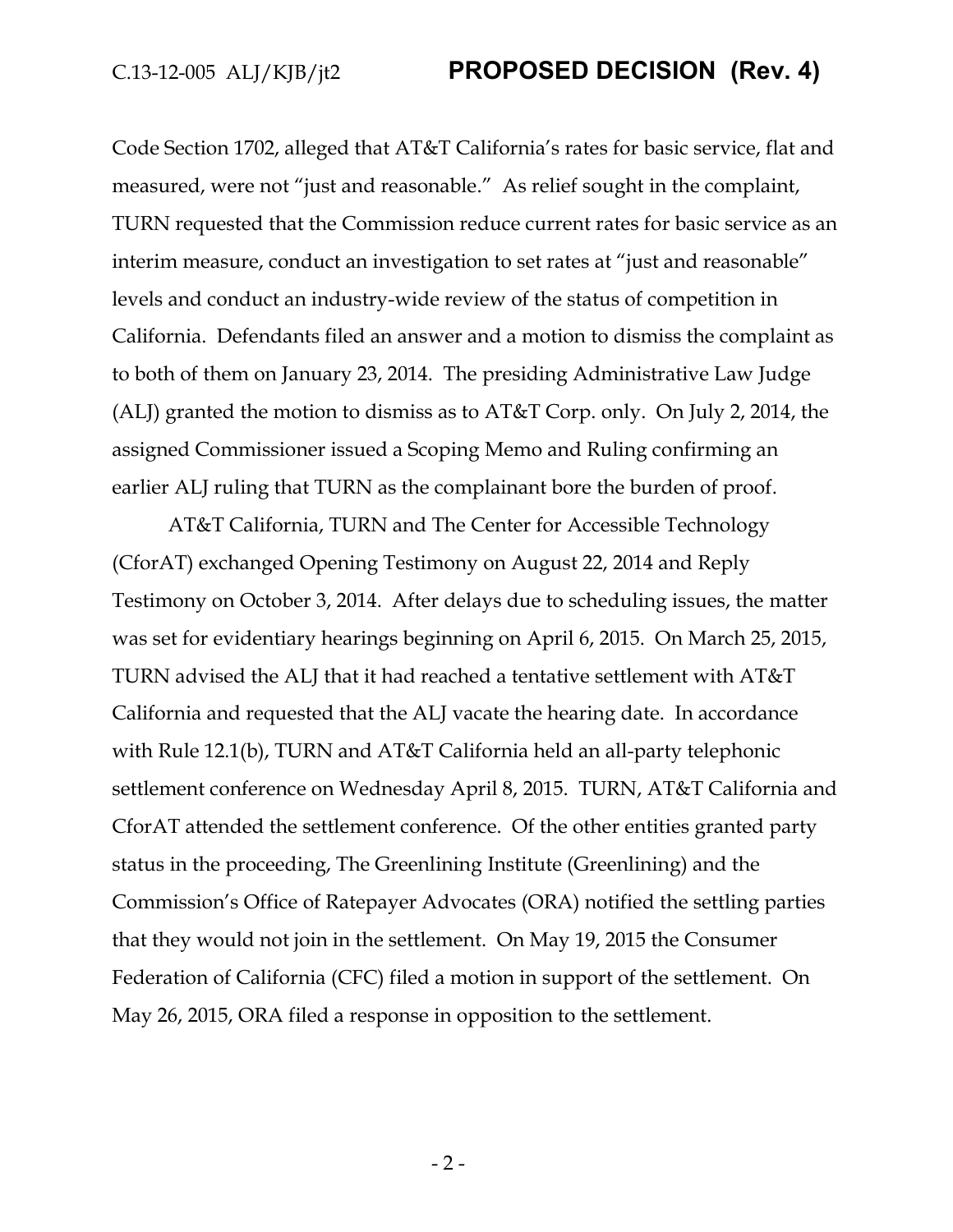#### **The Record**

The record in this proceeding consists of all filed documents and all Opening and Reply Testimony which is hereby admitted into the record.

#### **Standard of Review**

Rule 12(d) of the Commission's Rules of Practice and Procedure requires that any settlement be "reasonable in light of the whole record, consistent with law, and in the public interest." As discussed below, we find that the settlement meets these requirements.

Moreover, the United States Court of Appeals for the Ninth Circuit has observed, in evaluating a settlement, that the agreement must stand or fall on its own terms, not compared to some hypothetical result that the negotiators might have achieved, or that some believe should have been achieved:

Settlement is the offspring of compromise; the question we address is not whether the final product could be prettier, smarter or snazzier, but whether it is fair, adequate and free from collusion. (Hanlon v. Chrysler Corp., 150 F.3d 1011, 1027 (9th Cir. 1998).

Based upon our review of the record, we find that the parties to the settlement had a sound and thorough understanding of the issues and all of the underlying assumptions and data included in the record. Thus, we can consider the settlement agreement as the outcome of negotiations between competent and well-prepared parties able to make informed choices in the settlement process.

#### **Pertinent Commission Rules**

The Commission's Rules of Practice and Procedure (Rules) specifically address the requirements for adoption of proposed settlements in Rule 12.1 Proposal of Settlements, and subject to certain limitations in Rule 12.5 Adoption Binding, Not Precedential. Specifically, Rule 12.1(a) states: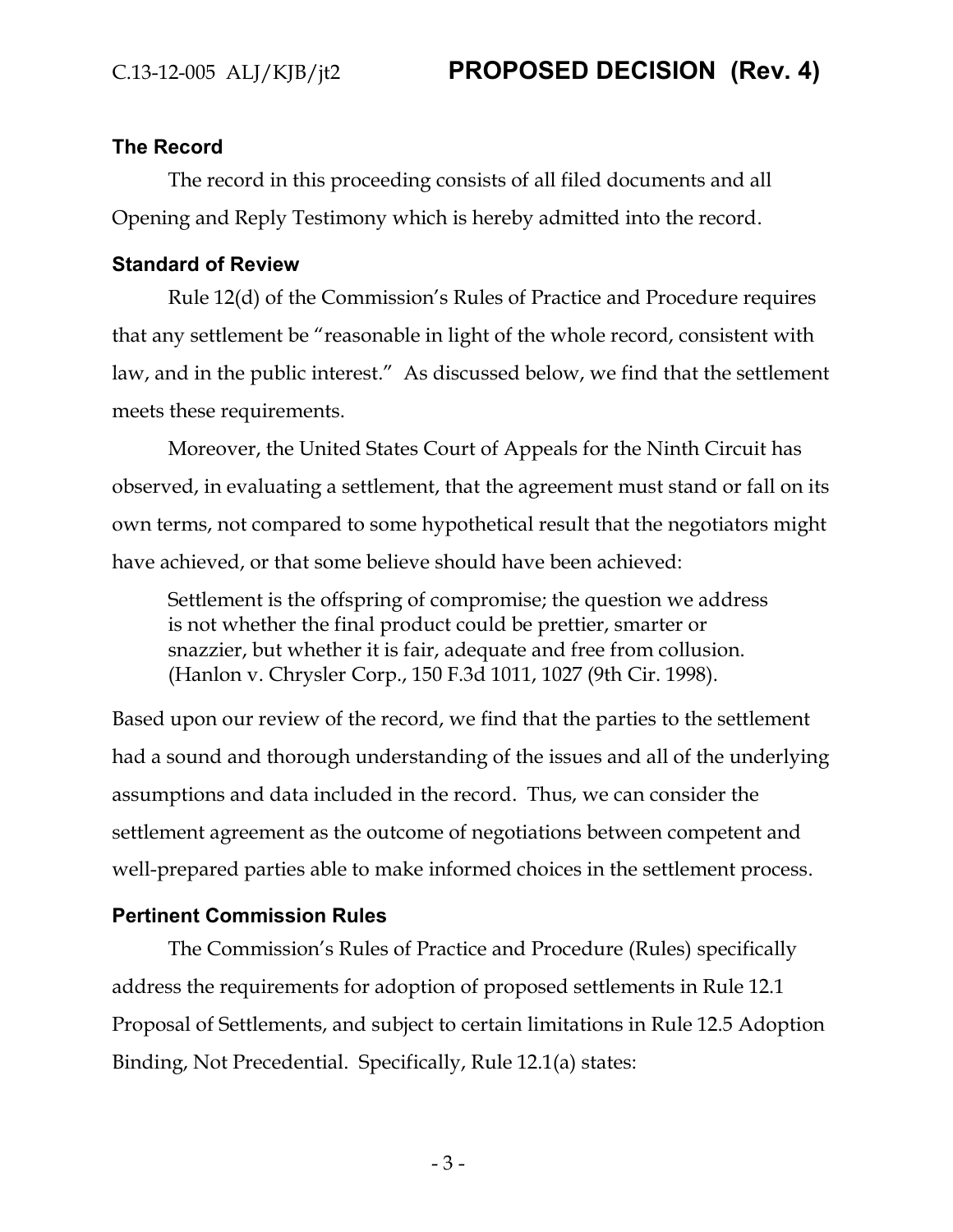Parties may, by written motion any time after the first prehearing conference and within 30 days after the last day of hearing, propose settlements on the resolution of any material issue of law or fact or on a mutually agreeable outcome to the proceeding. Settlements need not be joined by all parties; however, settlements in applications must be signed by the applicant and, in complaints, by the complainant and defendant.

The motion shall contain a statement of the factual and legal considerations adequate to advise the Commission of the scope of the settlement and of the grounds on which adoption is urged. Resolution shall be limited to the issues in that proceeding and shall not extend to substantive issues which may come before the Commission in other or future proceedings.

When a settlement pertains to a proceeding under a Rate Case Plan or other proceeding in which a comparison exhibit would ordinarily be filed, the motion must be supported by a comparison exhibit indicating the impact of the settlement in relation to the utility's application and, if the participating staff supports the settlement, in relation to the issues staff contested, or would have contested, in a hearing.

Rule 12.1(d) provides that:

The Commission will not approve settlements, whether contested or uncontested, unless the settlement is reasonable in light of the whole record, consistent with law, and in the public interest.

Rule 12.5 limits the future applicability of a settlement:

Commission adoption of a settlement is binding on all parties to the proceeding in which the settlement is proposed. Unless the Commission expressly provides otherwise, such adoption does not constitute approval of, or precedent regarding, any principle or issue in the proceeding or in any future proceeding.

#### **Required Findings - Rules 12.1(d) and Rule 12.5**

Based upon the record of this proceeding we find the parties complied with Rule 12.1(a) by making the appropriate filings and noticing a settlement conference. Based upon our review of the settlement documents we find that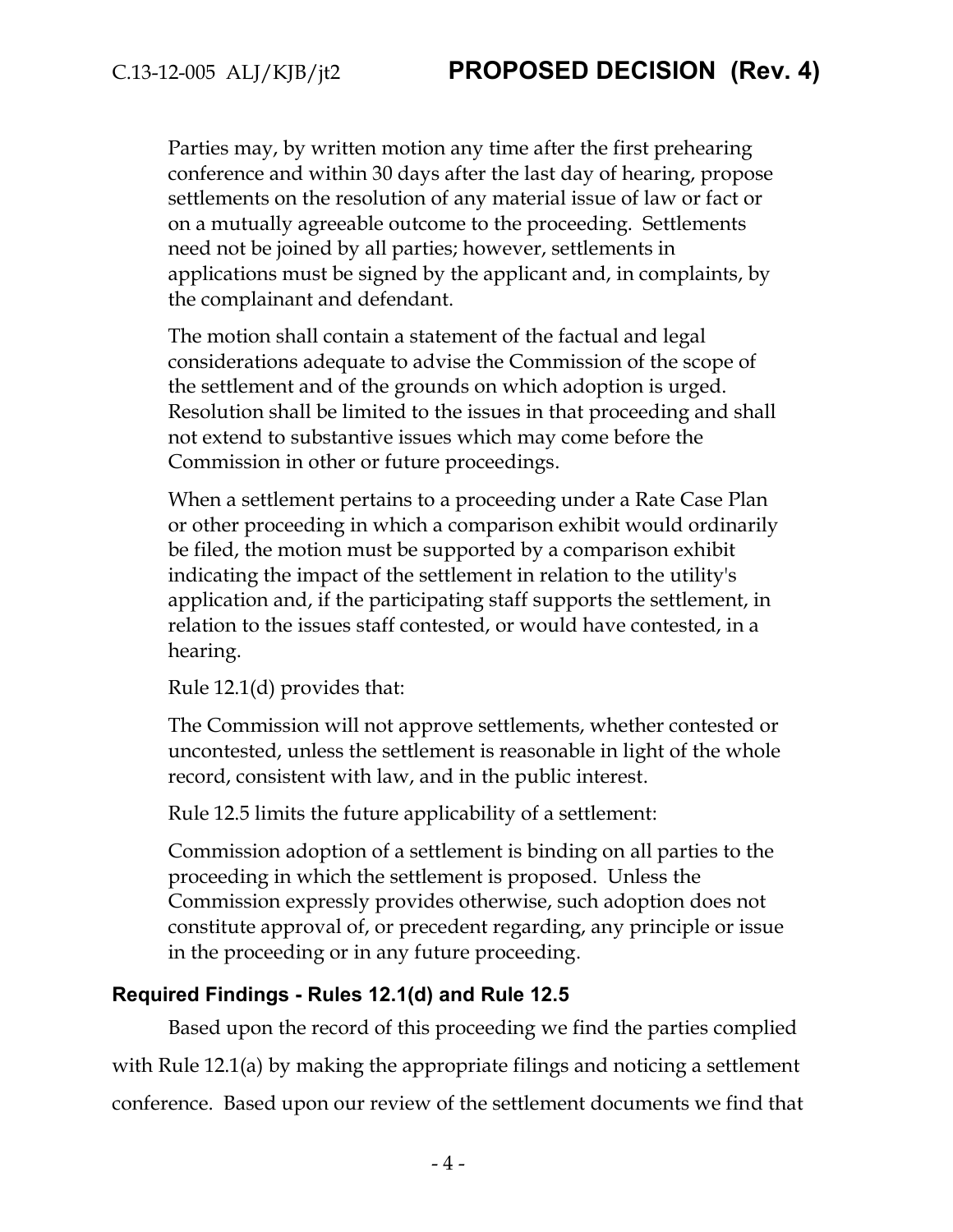they contain a statement of the factual and legal considerations adequate to advise the Commission of the scope of the settlement and of the grounds for its adoption; that the settlement was limited to the issues in this proceeding; and that the settlement included a comparison indicating the impact of the settlement in relation to contested issues raised by the interested parties in prepared testimony, or which they would have contested in a hearing. Finding that the settlement complies with Rule 12.1(a) allows us to conclude, pursuant to Rule 12.1(d), that the settlement is reasonable in light of the whole record, consistent with law, and in the public interest.

Based upon our review of the settlement document we find, pursuant to Rule 12.5, that the proposed settlement would not bind or otherwise impose a precedent in this or any future proceeding.

## **Summary of Settlement Terms**

- 1 AT&T California will freeze its rates for Basic Flat Rate local exchange service, Basic Measured Rate local exchange service, LifeLine Flat Rate local exchange service, and LifeLine Measured Rate local exchange service (collectively "Listed Services") at their current level through December 31, 2015.
- 2 Beginning January 1, 2016, AT&T California will have the right to raise its rate for each of the Listed Services by no more than a total of \$3.00 over five years (until December 31, 2020). For each separate service, AT&T California agrees not to increase rates by more than \$1.00 in any given year in the five year period.
- 3 As of January 1, 2021, the price caps established by the settlement will expire, and AT&T California will have the same pricing authority regarding the listed services as it had prior to entering the settlement.
- 4 No party to the settlement will initiate or join an action before the CPUC addressing the reasonableness of AT&T California's rates for the Listed Services any earlier than January 1, 2021.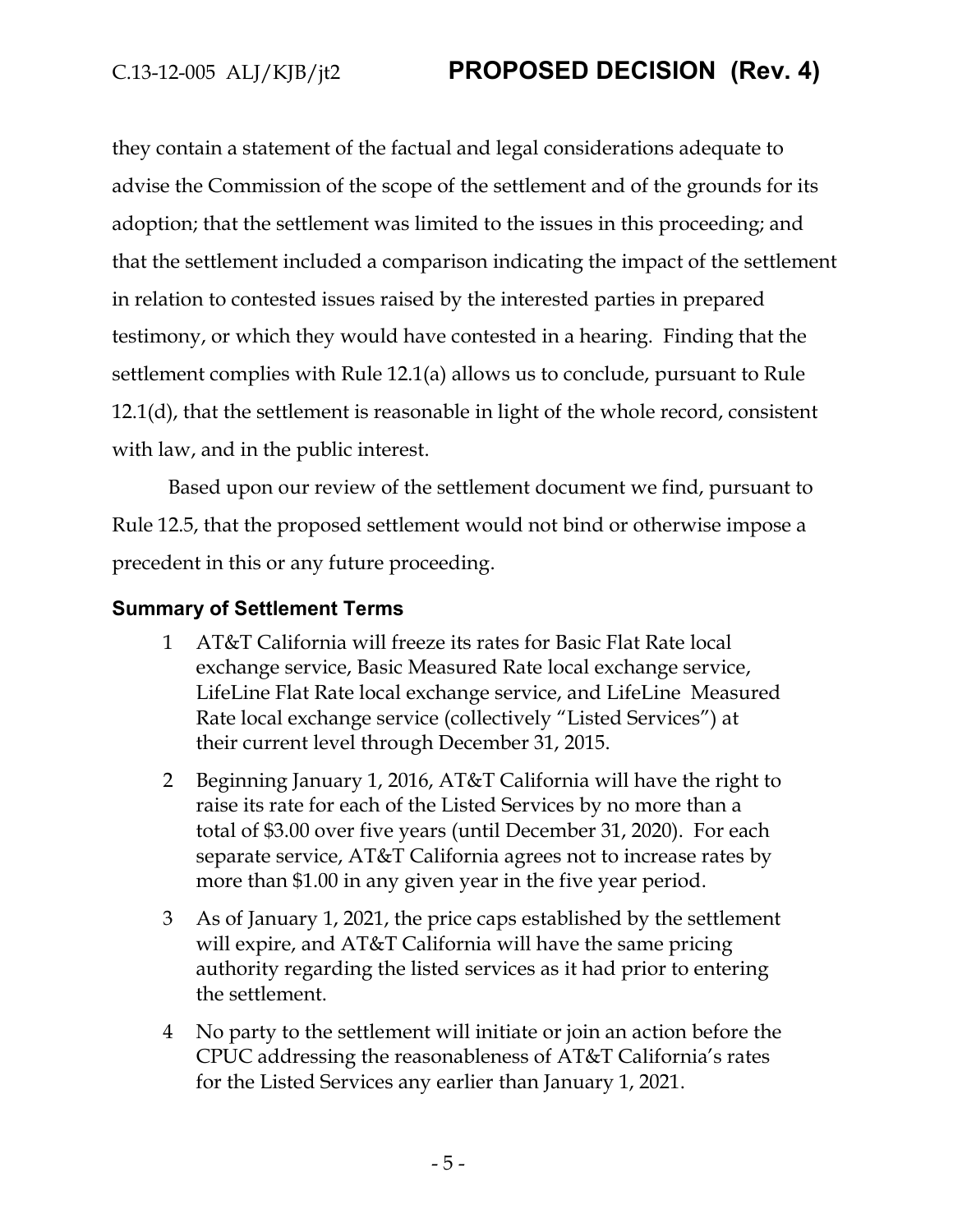## **Discussion**

As can be seen by the procedural history and the summary of the settlement, Settling Parties have concluded this proceeding to their mutual satisfaction. As explained below, ORA's objections to the settlement are not persuasive. Accordingly there is no reason to keep this proceeding open after approval of the less-than-all-party settlement.

ORA argues that the settlement is unreasonable in light of the record, inconsistent with existing law and not in the public interest. In support of this conclusion ORA advances the following arguments:

- 1 AT&T California already has the highest rates for the Listed Services of any of California's four Incumbent Local Exchange Carriers (ILECs).
- 2 The Listed Services rates have increased faster than the rate of inflation.
- 3 The Listed Services rates are not connected in any way to the cost of providing service and the cost of providing service has been decreasing.
- 4 The Listed Services rate increases have not resulted in proportionate customer losses.

The difficulty with this line of argument is that the Commission granted AT&T California and the other ILECs the right to set rates without regard to the factors ORA enumerated. Ordering Paragraph 22 of D.06-08-030 summarized the decision's effect on ILEC pricing this way:

Price caps, the annual price cap filing, the productivity factor, and all **residual elements of rate-of-return regulation**, including the calculation of "shareable" earnings are eliminated. (Emphasis supplied.)

To ease the transition to unregulated pricing, D.07-09-020 imposed a rate freeze on basic rates which expired January 1, 2011. Thereafter, ILECs were free to set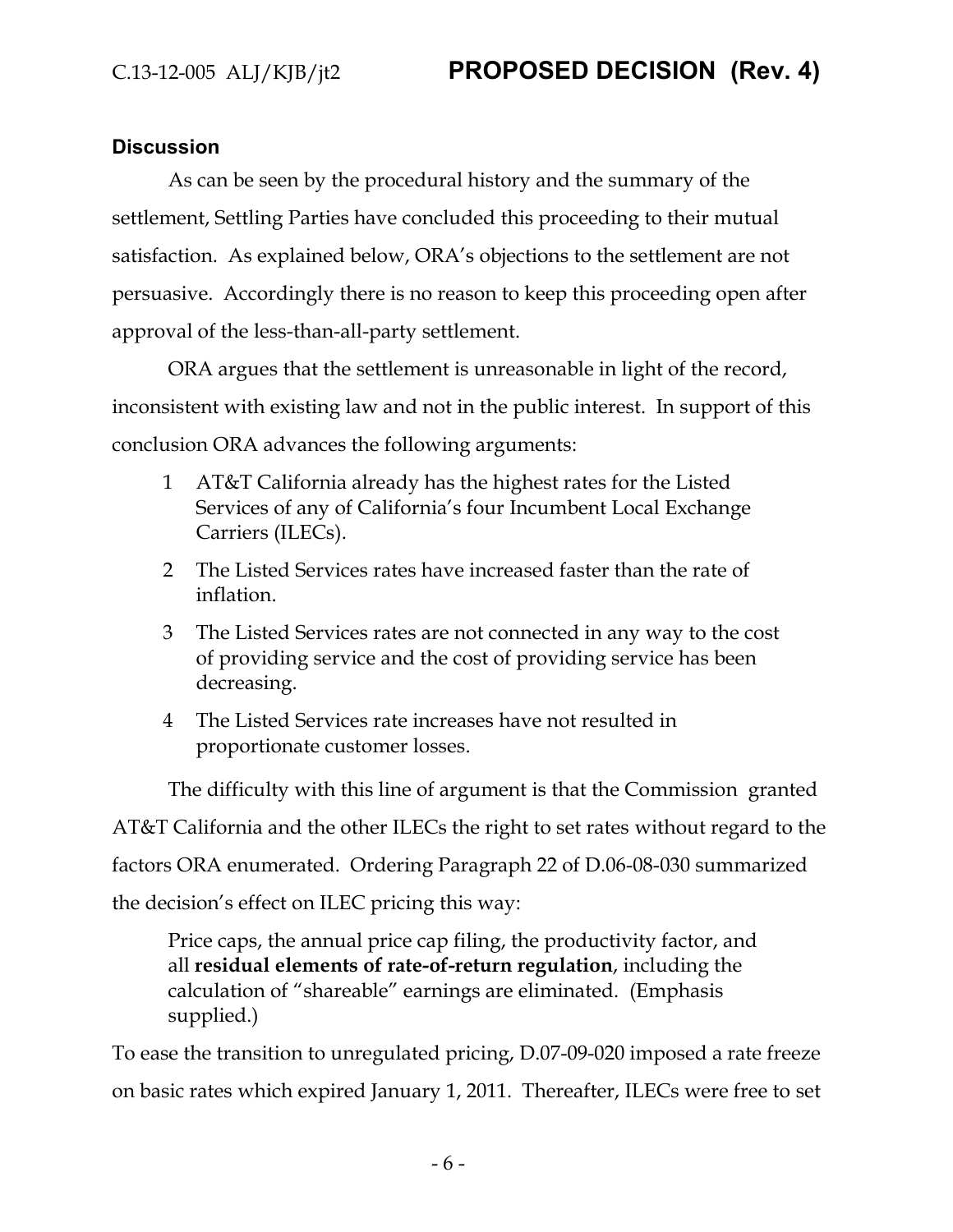rates however they chose, subject to the general requirement that basic service rates remain just and reasonable. ORA's arguments do not demonstrate that the rates capped in the settlement fail to meet this basic requirement. At best they demonstrate that basic service rates have risen over the years without regard to changes in the cost of service.

Thus even if, for the sake of discussion, we accept as true the arguments advanced by ORA that are summarized above, they do not alter the fact that we have given the ILECs the right to make the changes in their rates that have resulted in AT&T California's rates rising in the manner described by ORA. Further, the facts alleged by ORA as reasons for opposing the settlement seem to us to provide reasons for approving the settlement. The settlement freezes rates for the Listed Services until the end of this year, and places caps on rate increases until 2021, significantly limiting the pricing freedom that AT&T California would otherwise enjoy, in a way that benefits the customers of the Listed Services.

#### **Submission**

The joint motion to adopt a settlement was filed on May 15, 2015. After allowing an opportunity for anyone to protest and receiving the ORA protest and the CFC motion in support of the settlement, the consolidated proceedings were deemed submitted on June 1, 2015.

#### **Comments on Proposed Decision**

The proposed decision of the Administrative Law Judge (ALJ) in this matter was mailed to the parties in accordance with Section 311 of the Public Utilities Code and comments were allowed under Rule 14.3 of the Commission's Rules of Practice and Procedure. Comments were filed by TURN, CforAT, Greenlining, and ORA.

- 7 -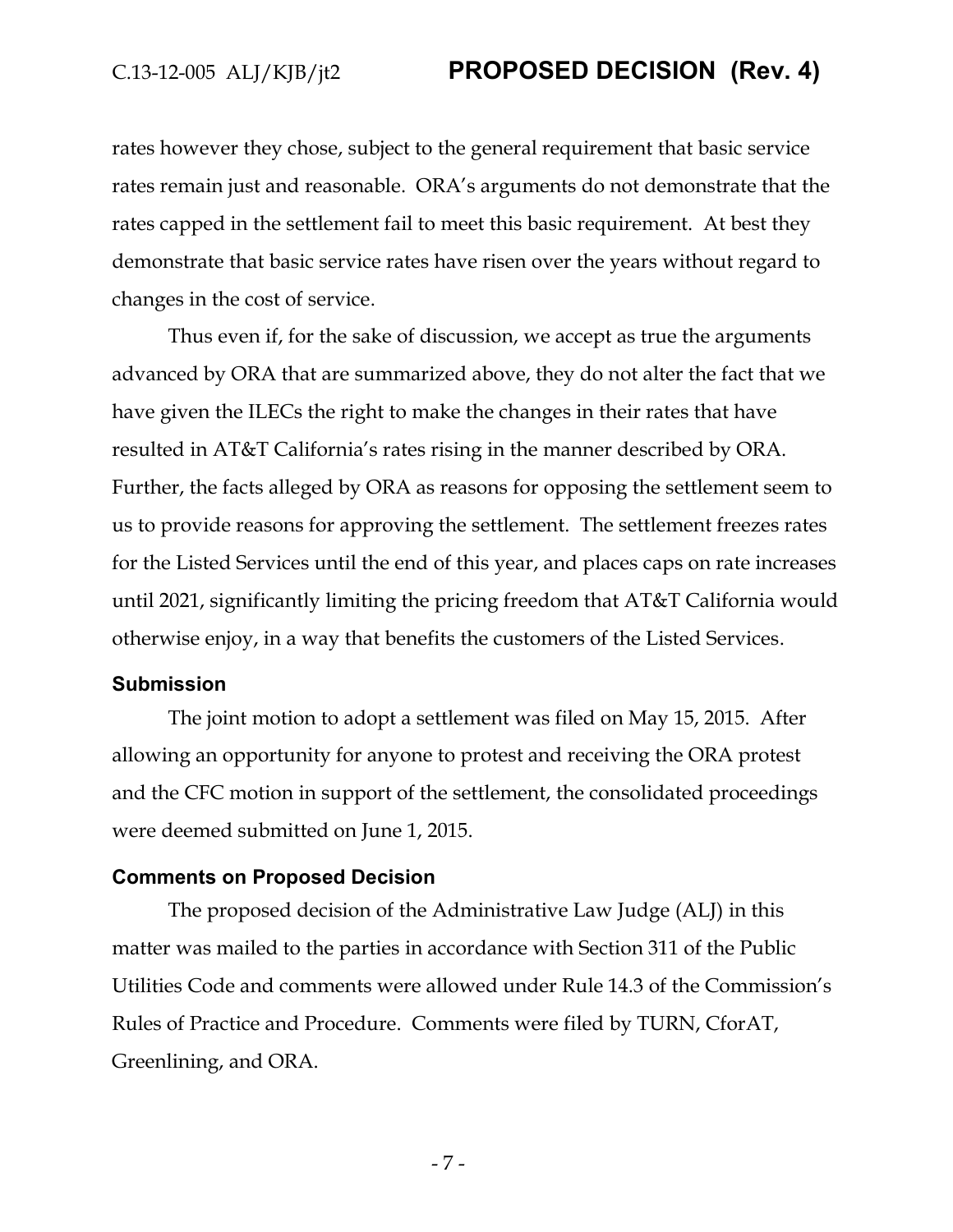TURN, CforAT, and Greenlining supported the proposed decision with suggested modifications (discussed below). ORA's comments repeated arguments that were rejected in the proposed decision and are accorded no additional weight. We have modified the decision to state more clearly our reasons for rejecting the ORA analysis.

The supporting comments asked that the decision be amended to clarify the following points:

- 1. D.06-08-030, the so-called URF Decision, did not grant regulated telephone companies unrestricted freedom to set rates but retained the requirement that basic residential service should remain just and reasonable.
- 2. The settlement does not "approve" AT&T rate increases or mandate rate increases. Rather, it caps increases for a period of years.
- 3. The settlement does not unduly bind the Commission, non-parties to the settlement or even settling parties from taking separate action to ensure that carriers, including AT&T, are charging just and reasonable rates.

We find that each of these comments has merit and the proposed decision has been modified accordingly.

## **Assignment of Proceeding**

Michael Picker is the assigned Commissioner and Karl Bemesderfer is the assigned ALJ.

## **Findings of Fact**

1. There is a full and complete record composed of all filed documents and all exhibits received into evidence.

- 2. The parties engaged in extensive settlement discussions.
- 3. ORA, Greenlining and CFC chose not to participate in the settlement.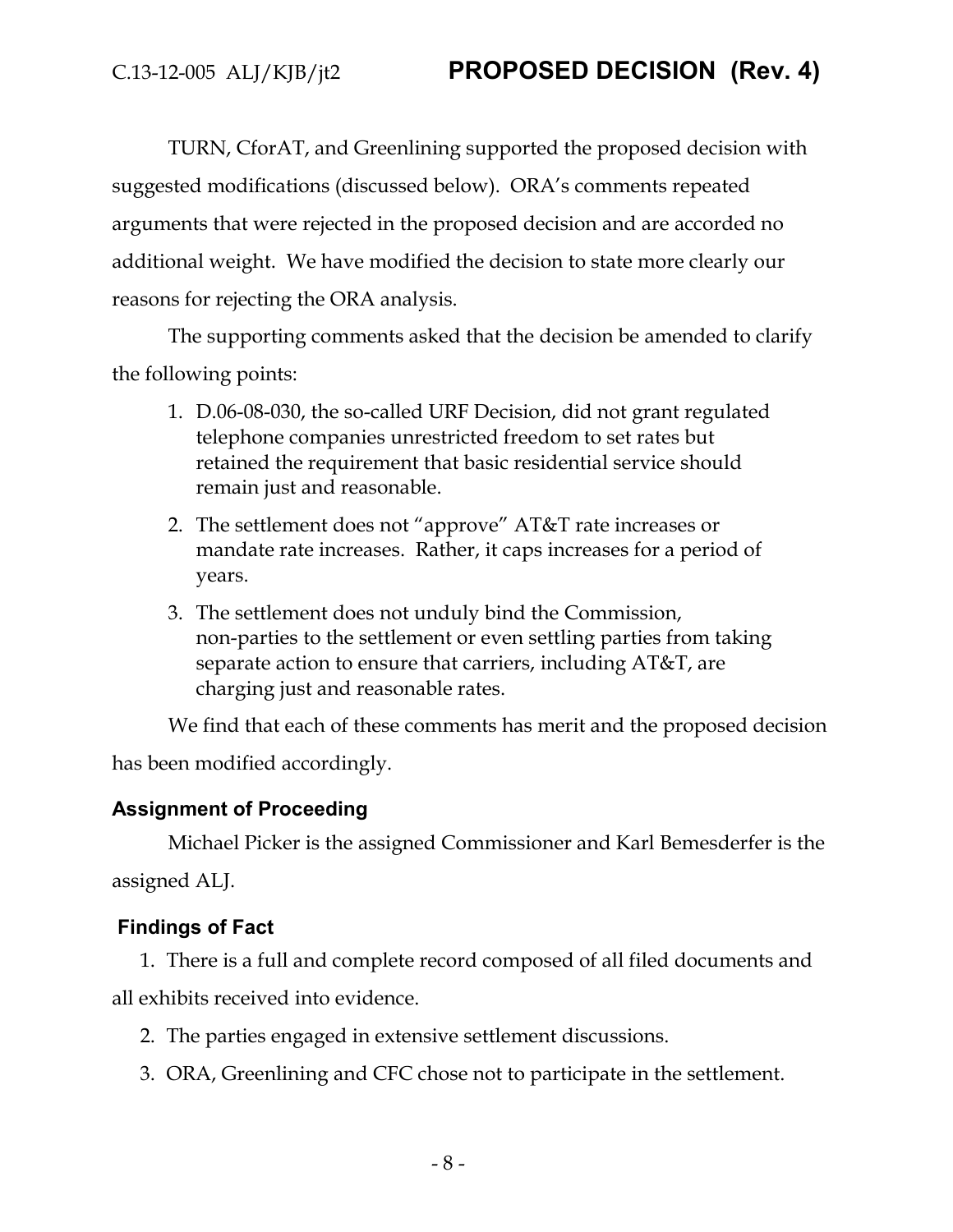4. The settlement was opposed by ORA.

5. The settlement was supported by CFC.

6. The parties to the settlement had a sound and thorough understanding of all of the underlying assumptions and data included in the record and could make informed decisions in the settlement process.

7. The adopted settlement provides sufficient information for the Commission to discharge its future regulatory obligations.

8. The settlement is an agreement between two parties. It does not "approve" AT&T rate increases or mandate rate increases. Rather, it caps increases for a period of years.

9. The consolidated proceedings should be closed.

## **Conclusions of Law**

1. The settlement is reasonable in light of the record as a whole, consistent with existing law, and in the public interest.

2. Nothing in the settlement precludes the Commission from investigating or reviewing the state of competition in the telecommunications marketplace or ensuring that carriers including AT&T are charging just and reasonable rates.

3. The settlement should be approved.

## **ORDER**

## **IT IS ORDERED** that:

1. The Joint Motion of Pacific Bell Telephone Company D/B/A AT&T California, The Utility Reform Network, and The Center for Accessible Technology filed on May 15, 2015, for approval of the settlement is granted.

2. Case 13-12-005 is closed.

This order is effective today.

Dated **Dated** , at San Francisco, California.